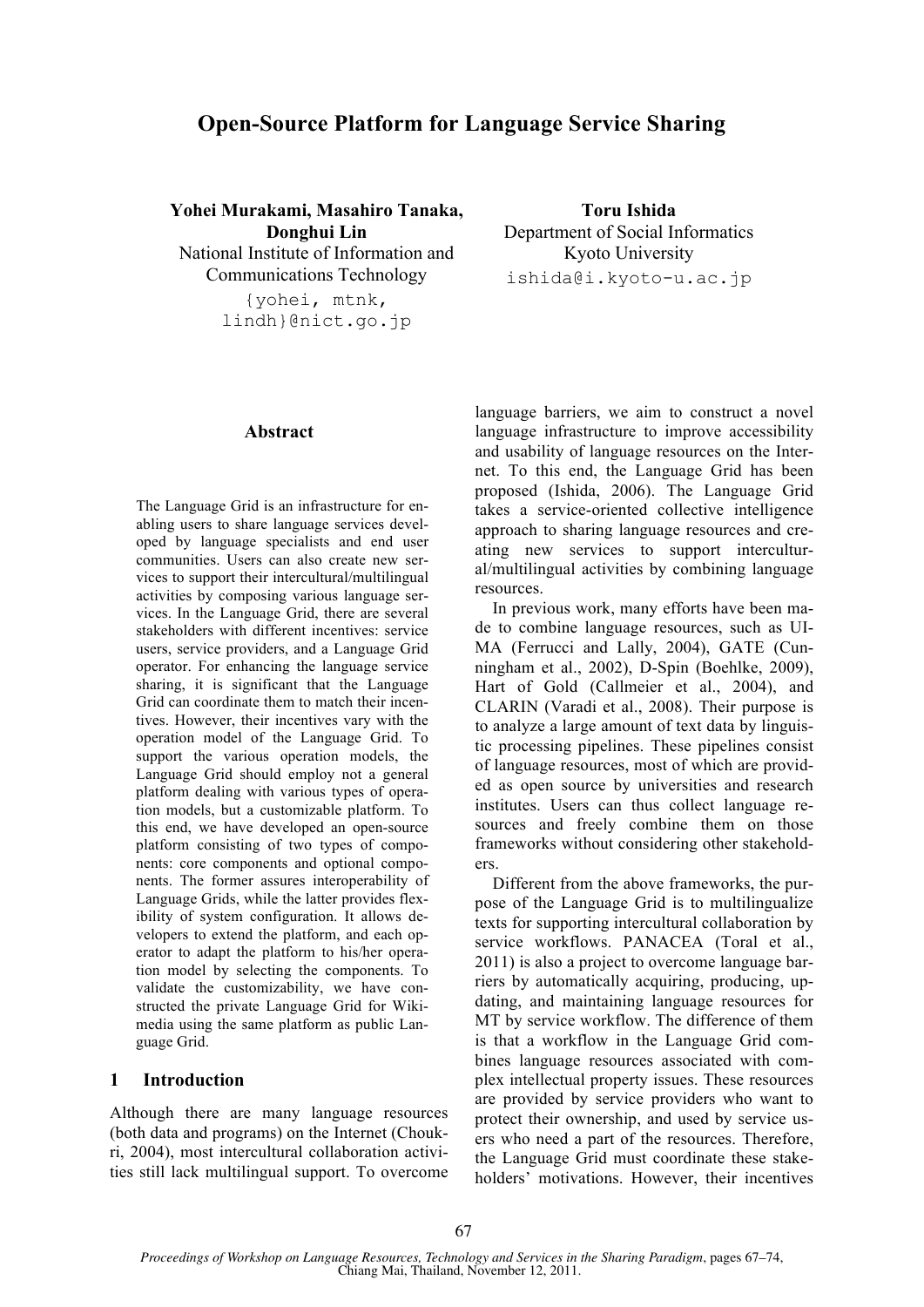vary with the operation model of the Language Grid. To support the various operation models, we proposes open-source platform that enables developers to implement several modules and Language Grid operators to adapt their platforms to their operation models by selecting the modules. Moreover, by connecting their platforms, we can enhance language service sharing among different platforms.

The rest of this paper is organized as follows. Section 2 explains the design concept of the platform considering stakeholders' needs. Section 3 presents system architecture to satisfy requirements of the design concept. Section 4 illustrates how to extend and customize the platform. Section 5 introduces two types of system configurations to realize a public Language Grid and a private Language Grid. To validate the customizability, we show the case study of constructing the Language Grid for Wikimedia in Section 6.

## **2 Design Concept**

The purpose of Language Grid is to accumulate language services and compose them. To realize Language Grid, system architecture should be designed to satisfy requirements of different operation models. Therefore, this section summarizes requirements of each of the operation models, and clarifies the required functions of Language Grid.

## **2.1 Requirements**

Language Grid operators require flexibility of system configuration so that they can adapt the configuration to their two types of operation models: public Language Grid and private Language Grid. The former model is more open than the latter one. Every stakeholder is different organization in the public one, while an operator operates Language Grid for his/her use in the private one. For example, an operator operates a private Language Grid on a single cluster of machines and deploys on the cluster services, the provision policies of which are relaxed. Meanwhile, another operator operates a public Language Grid in a distributed environment by deploying services on each provider's server because the provision policies of the services are too strict. In the former case, the operator places high priority on performance of services. In the latter case, the other operator puts priority on resource security. Further, both of them may want to expand available services by allowing their users to access services on other Language Grids.

## **2.2 Functions**

The Language Grid platform should provide the following functions extracted from the requirements in the previous subsection.

- 1. Modularization of system components: Language Grid operators can change implementations of each component in Language Grid platform in order to build their own Language Grids compliant with their operation models. In particular, it is necessary to switch communication components so that they can operate the platform both in a centralized environment and a distributed environment. The platform combines implementations of each component based on a configuration file defined by operators.
- 2. Language Grid composition: Language Grid operators can compose several Language Grids in order to increase the number of language services. The Language Grid platform realizes information sharing among Language Grids, and service invocation across Language Grids.

In designing the Language Grid architecture that provides the above functions, there are several technical constraints. For example, the architecture should be independent of service interfaces because language service interfaces vary depending on operators. In addition, the architecture should be independent of specifications of service invocations because there are several such specifications over HTTP, such as SOAP, REST, JSON, and Protocol Buffers. Moreover, it is necessary to distribute the platform to handle physically distributed services if the services are deployed on their providers' severs. In the next section, we explain the system architecture of the Language Grid platform considering these constraints.

# **3 System Architecture**

## **3.1 Overview**

The Language Grid architecture consists of six parts: *Service Manager*, *Service Supervisor*, *Grid Composer*, *Service Database*, *Composite Service Container*, and *Atomic Service Container*. Figure 1 (a) focuses on the first four parts, and Figure 1 (b) focuses on the last two parts.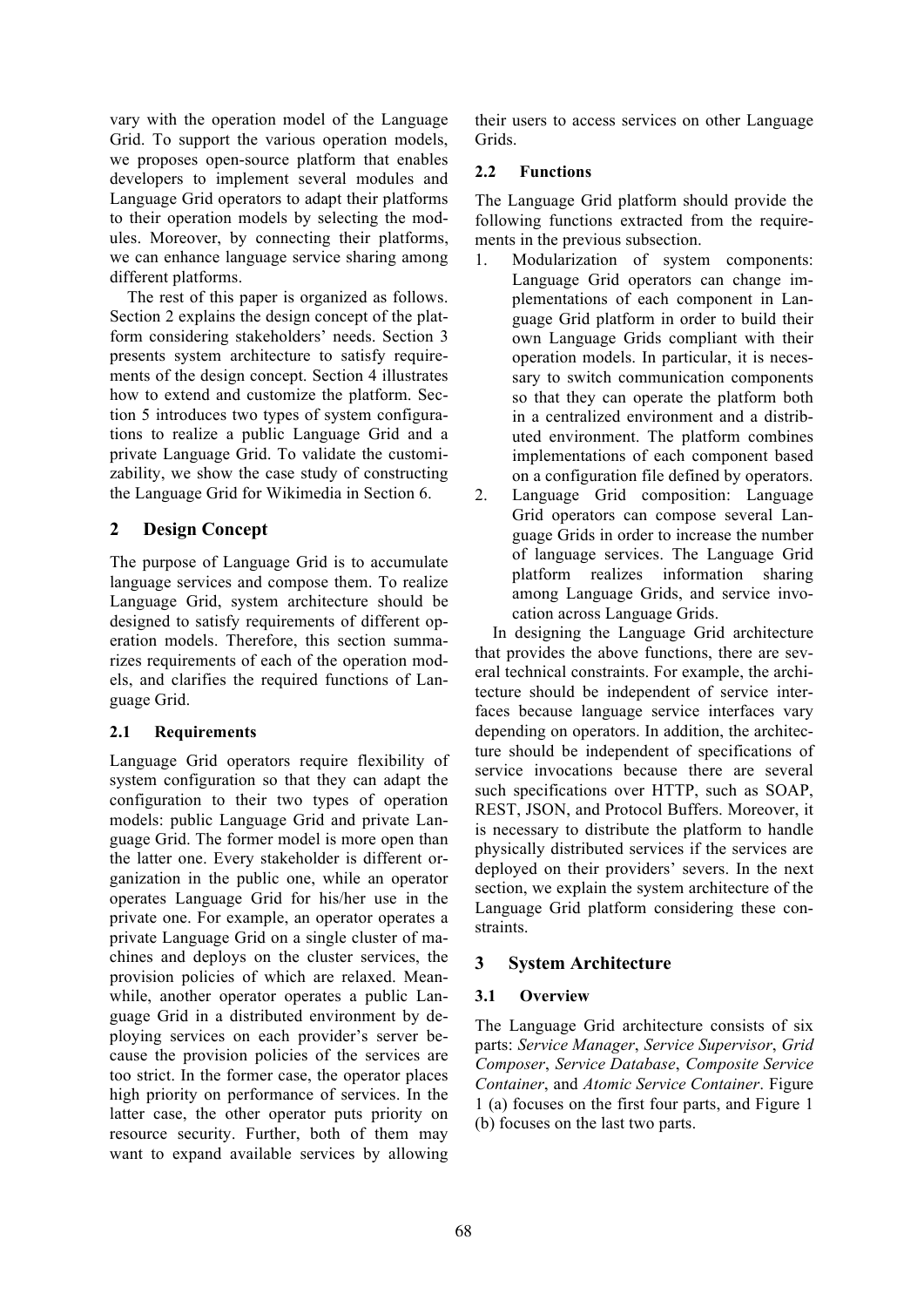

Figure 1. Language Grid Architecture

The *Service Manager* manages domain definition, grid information, node information, user information, service information and resource information registered in Language Grid. The service information includes access control settings and access logs. Since the information is registered through the *Service Manager*, it plays a front-end role for any functions other than service invocation. The *Service Supervisor* controls service invocations according to the requirements of the service providers. Before invoking the services on the *Composite Service Container* and *Atomic Service Container*, it validates whether the request satisfies providers' policies. The *Grid Composer* connects its Language Grid to other Language Grids to realize Language Grid composition for operators. The connection target is set through the *Service Manager*. The *Service Database* is a repository to store various types of information registered through the *Service Manager* and service invocation logs. The *Composite Service Container* provides composite service deployment, composite service execution, and dynamic service binding so that service users can customize services. The *Atomic Service Contain-* *er* provides several utilities that service providers need in deploying atomic services.

In the remaining parts of this section, we provide the details of the *Service Manager*, *Service Supervisor*, *Grid Composer*, and *Composite/Atomic Service Container*.

### **3.2 Service Manager**

The *Service Manager* consists of components managing various types of information necessary for Language Grid, such as domain definition, and grid, node, resource, service, and user information.

The *Domain Management* handles a domain definition that defines language service types, standard interfaces of language services, and attributes of language service profiles.

The *Grid Management* sets a target Language Grid connected by the *Grid Composer*. Based on the settings, the *Grid Composer* determines available services on other Language Grids. The *Node Management* handles information of nodes constituting its Language Grid and the connected Language Grid. Based on this information, the *Grid Composer* decides whether to save information registered on other nodes, and whether to distribute information to other nodes.

The *Resource Management* and *Service Management* handle language resource and language service information registered on Language Grid and the connected Language Grid. The information includes access control settings, service endpoints, intellectual properties associated with the language resources, and access logs. Based on this information, the *Service Supervisor* validates service invocation, locates service endpoints, and attaches intellectual property information to service responses.

Finally, the *User Management* manages user information registered on Language Grid. Based on this information, the *Service Supervisor* authenticates users' service requests.

## **3.3 Service Supervisor**

The *Service Supervisor* controls service invocation by service users. The control covers access control, endpoint locating, load balancing, and access logging. To realize architecture independent of service specifications such as SOAP and REST, the *Service Supervisor* conducts such service invocation control based on an HTTP header.

The *User Request Handler* extracts information necessary to invoke a service from the service request over HTTP, and then authenti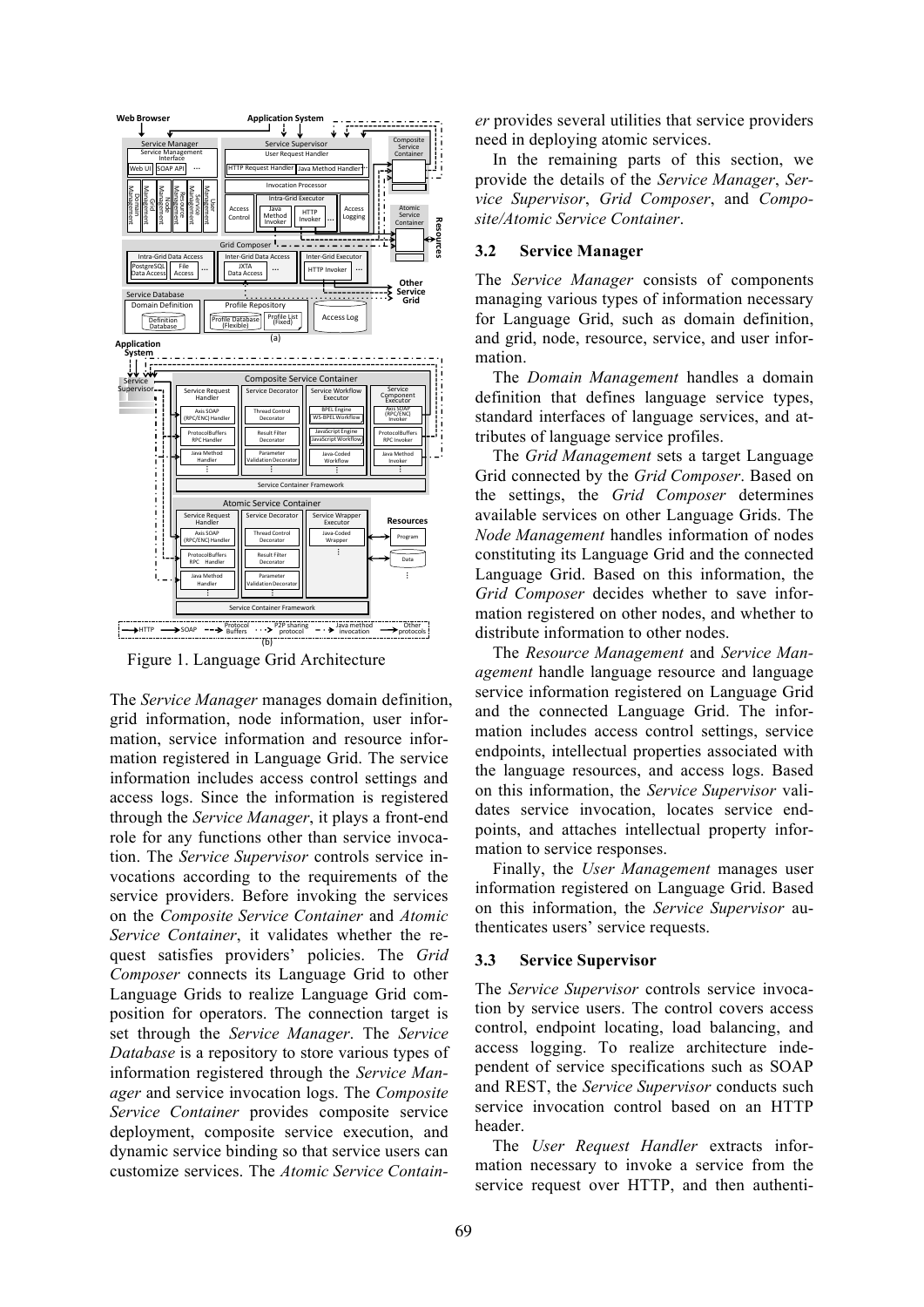cates the requester. The extracted information is sent to the *Invocation Processor*. Using the information, the *Invocation Processor* executes a sequence of pre-process, service invocation, post-process, and logging process. The access control is implemented as the pre-process, or the post-process.

After passing the access control, the *Intra-Grid Executor* invokes the service within its Language Grid. To invoke the service, the *Intra-Grid Executor* locates the service endpoint using the service ID. If there are multiple endpoints associated with the service ID, it chooses the endpoint with the lowest load. Finally, it invokes the service using *Java Method Invoker* implementation or *HTTP Invoker* implementation, which are selected according to the endpoint location.

## **3.4 Grid Composer**

The *Grid Composer* not only creates a P2P grid network within its Language Grid, but also connects to other Language Grids. The former is needed to improve latency if the services are physically distributed. The latter is necessary to realize composition of Language Grids operated by different operators.

The *Intra-Grid Data Access* provides read/write interfaces for the *Service Database* within its Language Grid. In writing data, the *Intra-Grid Data Access* broadcasts the data to other nodes using a P2P network framework so that it can share the data with other nodes in the same Language Grid. As a result, service users can improve latency by sending their requests to a node located near the service. In this way, usage of the P2P network framework contributes to scalability of Language Grid.

On the other hand, the *Inter-Grid Data Access* shares various types of information with other Language Grids. The *Inter-Grid Data Access* also uses the P2P network to share information with other nodes across Language Grids. However, based on grid information registered through the *Service Manager*, the *Inter-Grid Data Access* saves only information related to the connected Language Grids.

The *Inter-Grid Executor* invokes services registered on a different Language Grid. To invoke a service across Language Grids, it replaces a requester's ID with the operator's user ID because the different Language Grid does not store user information of the requester, but rather of the operator as a Language Grid user. In addition, to control access to the services on a different

Language Grid, the *Inter-Grid Executor* inserts the user ID of the requester into the request in invoking the service. By separating Language Grid that performs user authentication from the different Language Grid that performs access control, the two Language Grids do not have to share users' passwords.

## **3.5 Service Container**

The *Service Container* executes composite services and atomic services. The *Composite Service Container* that executes composite services provides service workflow deployment and execution, and dynamic service binding. The *Atomic Service Container* that executes atomic services wraps language resources of service providers as language services with standard interfaces.

The *Service Request Handler* has multiple implementations according to service invocation protocols. If the *Service Container* is deployed on the same server as the *Service Supervisor*, the *Java Method Handler* implementation can be selected. When receiving a service request, the *Service Request Handler* receives from the *Service Container Framework* a chain of *Service Decorator*, *Service Workflow/Wrapper Executor*, and *Service Component Executor*, and executes the chain.

In invoking a component service of a composite service, the *Service Workflow Executor* can select a concrete service based on binding information included in a service request. This dynamic service binding is realized because language service interfaces are standardized.

# **4 Open Source Customization**

The stakeholders' incentives vary depending on the operation model of Language Grid. If a Language Grid operator operates a public Language Grid, the operator promotes various users to join the Language Grid and most service providers may demand intellectual property protection. To satisfy these requirements, services are deployed on providers' servers and the Language Grid platform should provide access control functions. That is, priority is placed on security of resources. On the other hand, if a Language Grid operator operates a private Language Grid, the operator may gather language resources published under open source license to reduce the operation cost. To this end, services are aggregated and deployed on a cluster of machines, and the Language Grid platform does not have to provide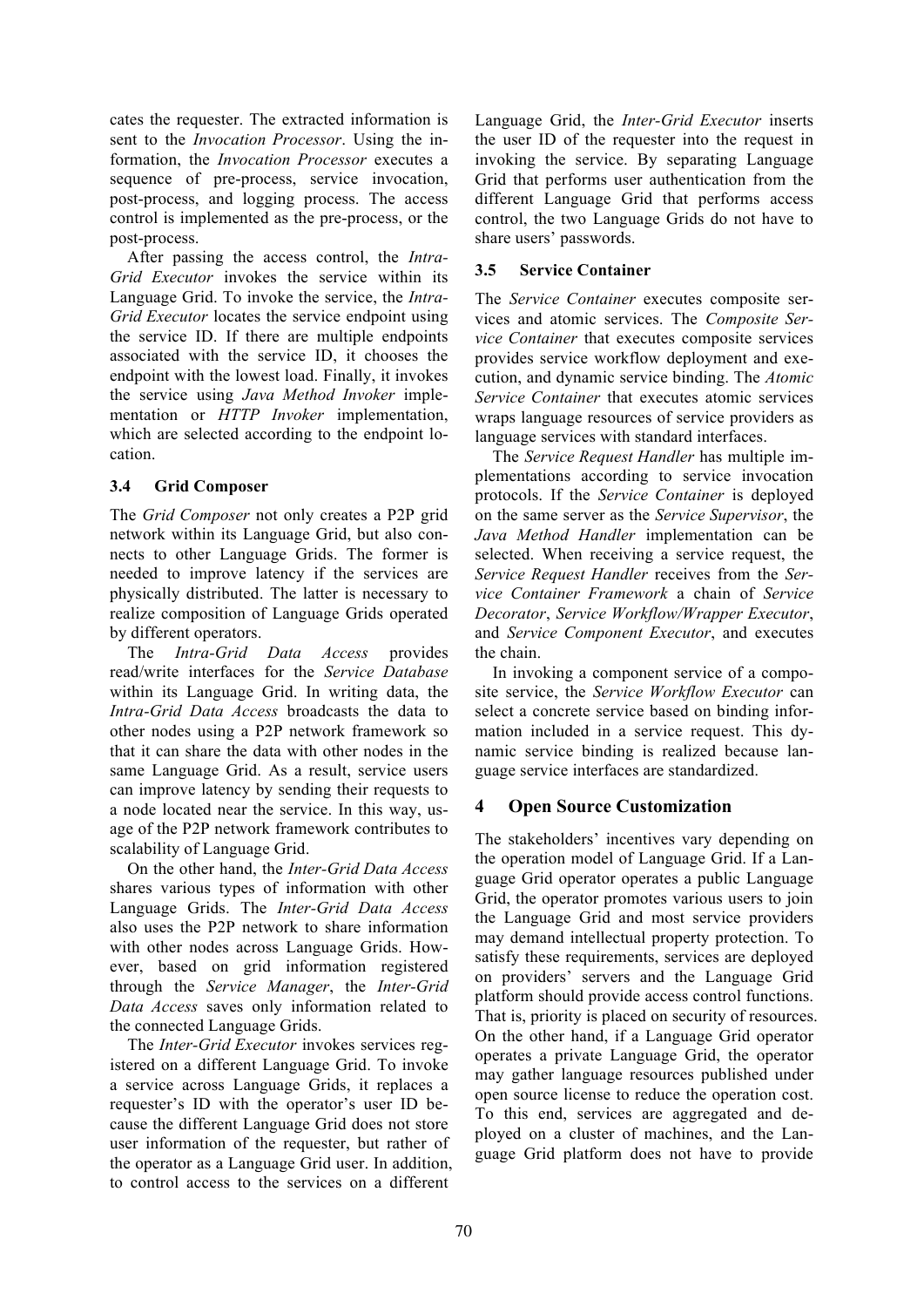user authentication and access control. That is, priority is placed on service performance.

Thus, the types of stakeholders rely on Language Grid operators. This implies that it is impossible to develop a general platform dealing with various types of operation models beforehand. Therefore, we selected open-source style customization so that each operator can adapt the platform to his/her operation model.

We have published the source codes of the Language Grid platform under an LGPL license and begun an open source project wherein each operator can freely customize the platform. In the project, the source codes are classified into a core component and optional component with different development policies because unregulated derivatives prevent interoperability of Language Grids. The specifications of core components are decided by core members in the open source community. On the other hand, the specifications of optional components can be freely changed by developers in the open source project, and derivatives can be created. This classification is done to improve the interoperability of Language Grids. As shown in Figure 1, the core components are thick-frame rectangles, and optional components thin-frame ones. In nested rectangles, outside ones are APIs and in-side ones are their implementations. These implementations can be changed.

The Intra-Grid Data Access, Inter-Grid Data Access, Intra-grid Service Executor, and Inter-Grid Service Executor are core components because they are used to communicate with other Language Grids, and they share information with other Language Grids. In addition to this, Service Decorator, Service Workflow/Wrapper Executor, Service Component Executor, and Service Container Framework in Composite/Atomic Service Container are also core components because the implementations of the components are interleaved in atomic services or composite services by the Service Container Framework. On the other hand, the Service Supervisor and Service Manager are optional components so that operators can extend them according to their operation model, because their functions are used only within the single Language Grid.

## **5 Configuration of the Language Grid**

In this section, we introduce the system configuration of a public Language Grid and private Language Grid. In the public Language Grid, third parties are expected to join it and every stakeholder is different from the operator. In the private Language Grid, the operator uses language services for its private use. The operator often employs language resources published under open source license to reduce the operation cost and increase the performance. Moreover, the operator of the private Language Grid may connect the private Language Grid with a public Language Grid in order to use more language services on the private Language Grid.

### **5.1 Public Language Grid**

The Department of Social Informatics in Kyoto University operates a public Language Grid. Service providers may have several provision policies to protect their language resources. Therefore, the Language Grid prefers security of language resources to performance of language services. For this reason, the Language Grid enables service providers to protect their resources on their servers, and therefore should coordinate the resources deployed on the providers' servers. To realize these functions on the Language Grid, we construct it with two different types of server nodes: the service node and core node.

The service node provides only atomic services by deploying service wrappers to standardize interfaces of language resources. The service nodes are distributed to their service providers. On the other hand, the core node controls access to services and composes services. Moreover, it communicates with other core nodes in other Language Grids to realize federated operation of the Language Grid.



Figure 2. System Configuration of Public Language Grid

To instantiate the service node and core node, the Language Grid is configured as shown in Figure 2. The components surrounded by gray lines in the figure are deployed on the same serv-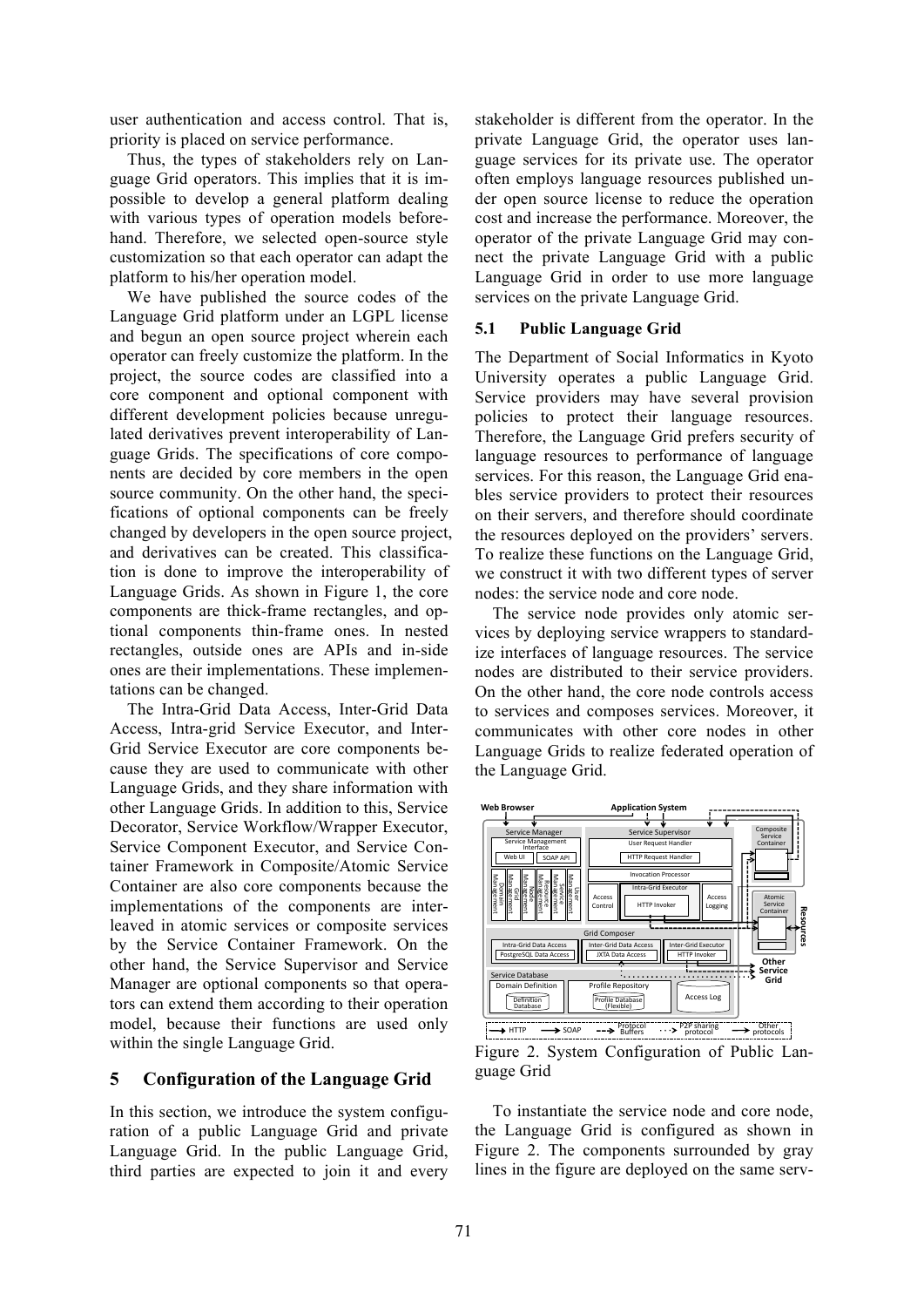er. The server on which the *Service Manager*, *Service Supervisor*, *Composite Service Container*, *Grid Composer*, and *Service Database* are deployed is called the core node, while that on which the *Atomic Service Container* is deployed is called the service node. This system configuration employs an HTTP invoker as the *Intra-Grid Executor* to communicate with language services on the *Atomic Service Container* physically distributed. Furthermore, the core node includes the *Inter-Grid Data Access* to share language services with other Language Grids and the *Inter-Grid Executor* to invoke language services on other Language Grids.

#### **5.2 Private Language Grid**

Unlike the system configuration of the public Language Grid, a private Language Grid prioritizing performance of language services is sometimes required.



Figure 3. System Configuration of Private Language Grid

Figure 3 shows the system configuration of private Language Grid to satisfy the operator preferring performance and simplicity. The system configuration excludes the *Service Manager*, *Access Control*, and *Access Logging* components because the private Language Grid handles only language services associated with simple licenses. The *Inter-Grid Data Access* and *Inter-Grid Executor* are also removed if necessary language services can be aggregated into a single location. Moreover, the system configuration employs Java method invocation for communication between the *Service Supervisor* and *Composite/Atomic Service Container* to improve the latency of communication.

## **6 Case Study: Multilingual Environment for Wikimedia**

In the case of employing a Language Grid to multilingualize Wikipedia, one of Wikimedia projects, by supporting multilingual discussion for Wikipedia translation community, the performance of language services should be given higher priority due to the huge amount of articles and users. Furthermore, the smaller the code size of the platform is, the more the Wikipedia operator likes it due to the low maintenance cost. We designed multilingual environment for Wikimedia considering technical requirements of the existing Wikimedia systems.

### **6.1 Technical Requirements**

Numerous MediaWiki Extensions are available to add new features or enhance the functionality of the MediaWiki software from the users' point of view. Our goal in the development was that the actual Wikipedia community, which has a great number of users internationally, would accept the multilingual support system. From a technical point of view, as in any system development project, there are some technical requirements raised by the open-source community.

The first one is performance. Because Wikimedia projects such as Wikipedia are viewed by a great number of people every day, in particular a short response time is one of the very critical elements of the system design.

The second is usability. MediaWiki has its own look and feel, which should be consistent throughout any other MediaWiki extensions. Since Wikimedia projects are viewed by a variety of people of different age and computer skill, usability is one of the key elements to attract users.

Lastly, neutrality and independence is important for the Wikipedia community. The community does not depend too much on specific vendors, services or influence of third parties, but employs open source software and services.

### **6.2 System Design**

Figure 4 shows the system architecture of multilingual environment using the Language Grid for Wikimedia. From the software point of view, the architecture consists of MediaWiki, the Language Grid for Wikimedia, the Language Grid Extension and Multilingual LiquidThreads Extension.

In order to develop a multilingual support system for Wikipedia discussion, we have intro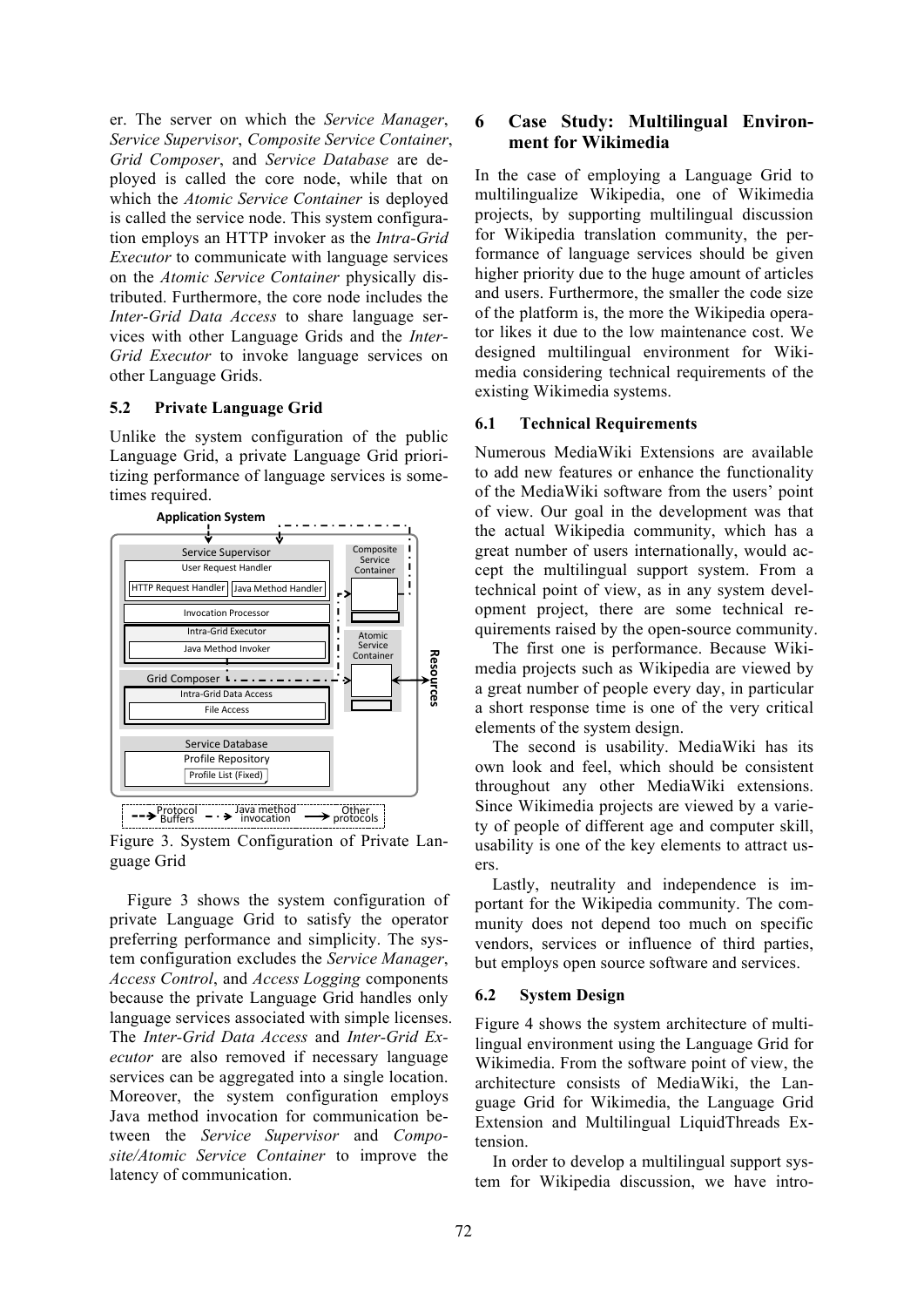duced a private Language Grid, called Language Grid for Wikimedia. This employs the same system configuration as Figure 3 to prioritize performance and maintainability described in the first technical requirement. Wikimedia administrator operates the private Language Grid and aggregates several language services provided by volunteers for Wikimedia such as Microsoft and Google. Locating the Language Grid between MediaWiki and language services, we have prevented strong dependency to the language services described in the third technical requirement. Since the Language Grid is a multilingual service infrastructure, the Language Grid services should allow access via Language Grid Extension by any other MediaWiki extensions for general purposes. By unifying the access to the Language Grid, MediaWiki extensions can employ language services by invoking PHP function on the Language Grid Extension same as other MediaWiki extensions. This allows MediaWiki developers to use language services with MediaWiki's look and feel, as described in the second technical requirement.



Figure 4. Multilingual Environment for Wikimedia

### **7 Conclusion**

In this paper, we have proposed open source platform to share and compose services while satisfying various stakeholders' needs. This platform allows an operator to operate two types of Language Grid: private Language Grid and public Language Grid. The former prioritizes performance and maintainability, while the latter prioritizes intellectual property management. Moreover, combination of two types of Language Grid can complement language services on the private Language Grid with language services on the public Language Grid.

This diversity and interoperability of Language Grids are realized by classifying system architecture of Language Grid into two types of components: core components that guarantee the interoperability and optional components that provide alternative implementations. An open source project of Language Grid is expected to accelerate the diversity of Language Grid and produce other types of operation models of Language Grid.

### **Acknowledgments**

We acknowledge the considerable support of National Institute of Information and Communications Technology, and Department of Social Informatics, Kyoto University. A part of this work was supported by Strategic Information and Communications R&D Promotion Programme from Ministry of Internal Affairs.

### **References**

- Volker Boehlke. 2009. A prototype infrastructure for D-spin-services based on a flexible multilayer architecture. Text Mining Services Conference (TMS'09)
- Ulrich Callmeier, Andreas Eisele, Ulrich Schäfer, Melanie Siegel. 2004. The Deep Thought core architecture frame-work. The Fourth International Conference on Language Resources and Evaluation (LREC'04): 1205-1208.
- Khalid Choukri. 2004. European Language Resources Association history and recent developments. SCALLA Working Conference KC 14/20.
- Hamish Cunningham, Diana Maynard, Kalina Bontecheva, Valentin Tablan. 2002. GATE: an architecture for devel-opment of robust HLT applications. The Fortieth Annual Meeting of the Association for Computational Linguistics (ACL'02): 168- 175.
- David Ferrucci, Adam Lally. 2004. UIMA: an architectural approach to unstructured information processing in the corporate research environment. Journal of Natural Language Engineering 10: 327- 348.
- Toru Ishida. 2006. Language Grid: an infrastructure for intercultural collaboration. The IEEE/IPSJ Symposium on Applications and the Internet (SAINT'06): 96-100.
- Antonio Toral, Pavel Pecina, Andy Way, Marc Poch. 2011. Towards a User-Friendly Webservice Architecture for Statistical Machine Translation in the PANACEA project. The 15<sup>th</sup> Conference of the European Association for Machine Translation (EAMT'11): 63-70.